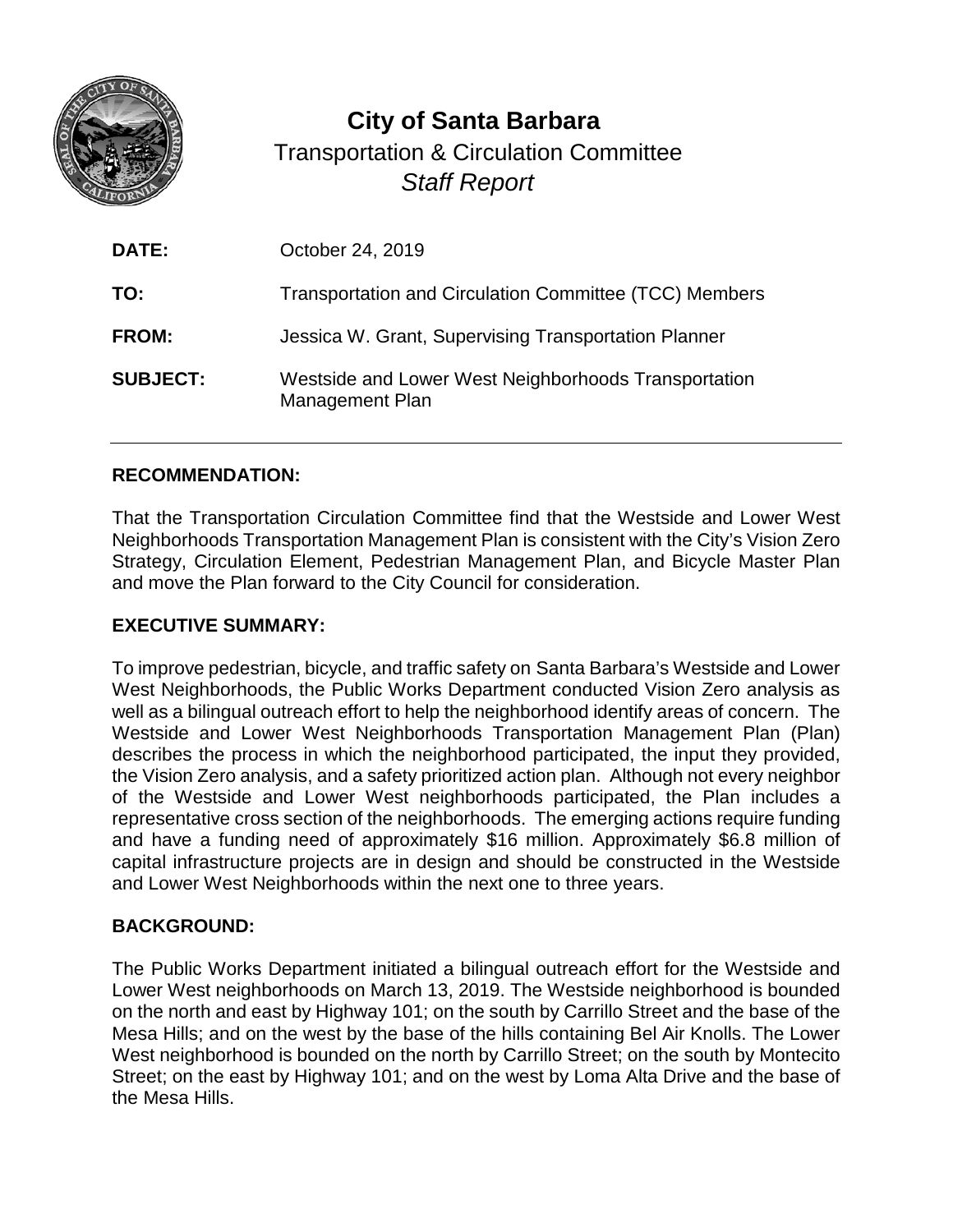Transportation Circulation Committee Westside and Lower West Neighborhoods Transportation Management Plan October 24, 2019 Page 2

Vision Zero is the notion that nobody moving on City streets should be seriously injured or killed. The City Council adopted a Vision Zero Strategy that prioritizes existing collision patterns that have resulted in death and serious injuries is the highest priority for City resources. A Vision Zero Traffic Safety Analysis was conducted by the Supervising Transportation Engineer who analyzed the Police Department's Traffic Collision Reports within the Westside and Lower West neighborhoods to determine if intersection adjustments and corridor improvements were needed. Safety improvements are implemented using standard traffic engineering practices and do not normally involve neighborhood consensus when there is a demonstrated pattern of collisions at a particular intersection or street corridor. The highest collision areas in the neighborhoods are along San Andres, Carrillo, and Mission Streets.

The Plan includes the steps identified in the Vision Zero Traffic Safety analysis. The Plan also addresses neighborhood concerns with engineering, enforcement, and educational approaches.

# **PLAN COMPONENTS:**

The Plan is comprised of three main sections (Attachment 1):

- 1. Process: This section details how the Plan was implemented, its goals and objectives, and stakeholders.
- 2. Plan Inputs: The Plan Inputs describes the community outreach efforts and feedback in addition to the Vision Zero Traffic Safety Analysis.
- 3. Plan: The Plan identifies three main strategies followed by the tasks needed to accomplish each strategy. A funding plan is included for the tasks that cannot be funded by the Streets Capital at this time.

### **DISCUSSION:**

The goal of the Plan is to improve neighborhood livability by addressing pedestrian, bicycle, and traffic safety issues. Taking into consideration the feedback from the Westside and Lower West residents and the City's Vision Zero Traffic Safety Analysis, there are three main strategies to address pedestrian, bicycle, and traffic safety issues in the Westside and Lower West neighborhoods:

- 1. Improvements to make the walking experience safer and more inviting,
- 2. Neighborhood lighting improvements to enhance the walking, biking, and driving experience, and
- 3. Bicycle improvements to create safer routes to school and work.

The neighborhood's plan has 11 capital infrastructure projects recommended to accomplish these strategies (Page 36 of the Plan). There are four capital infrastructure projects that are already funded and will be constructed in the Westside and Lower West neighborhoods in the next one to three years that will also meet these strategies (Page 37 of the Plan). There are 10 additional tasks that are a mix of engineering, maintenance,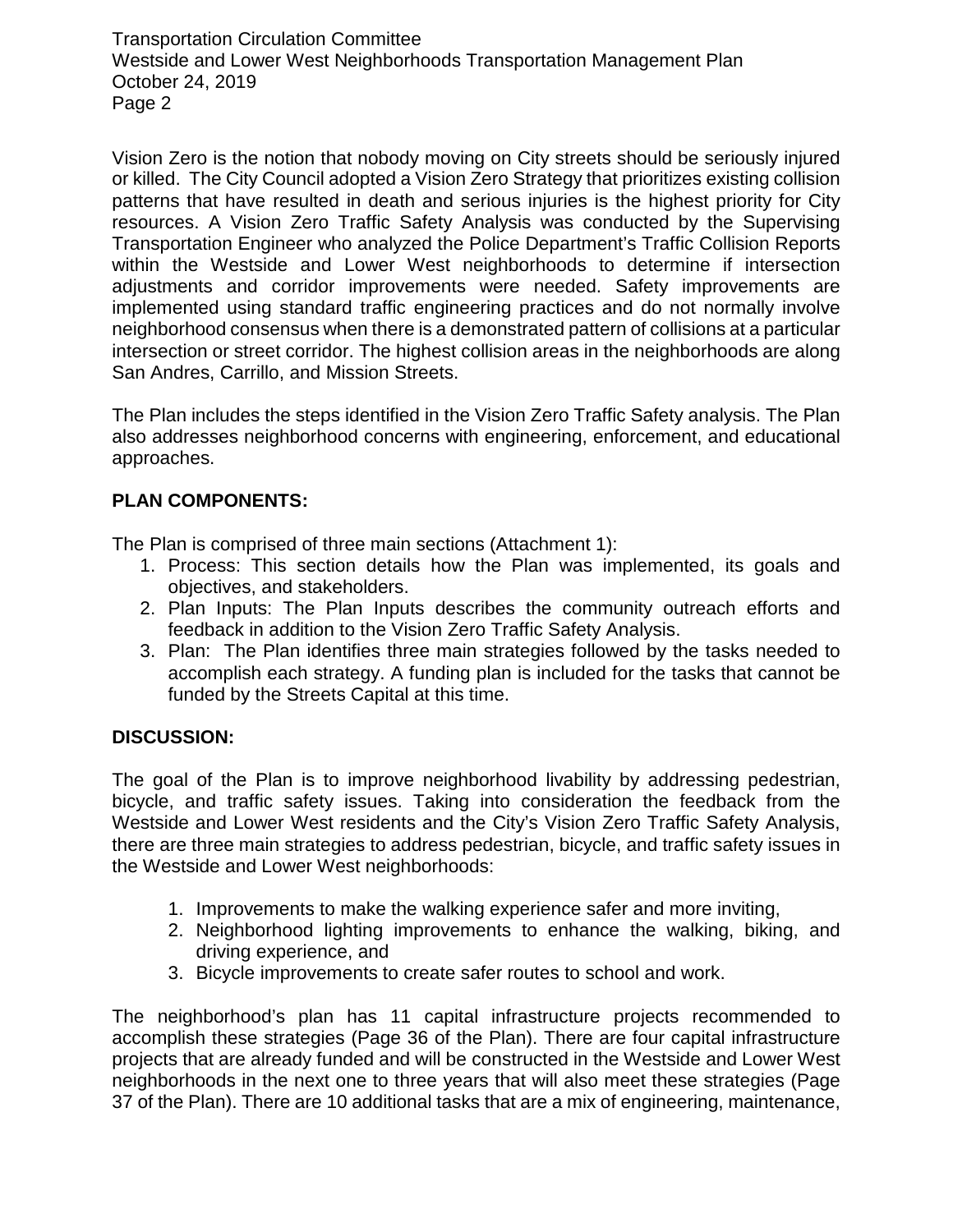Transportation Circulation Committee Westside and Lower West Neighborhoods Transportation Management Plan October 24, 2019 Page 3

enforcement, and educational approaches that will be funded with existing Streets Capital and Parking operational budgets (Pages 38-39 of the Plan).

# **CONSISTENCY WITH TRANSPORTATION POLICIES AND STRATEGIES:**

Attachment 2 contains the applicable policies demonstrating compliance with the City's adopted Circulation Element, Pedestrian Master Plan, Bicycle Master Plan, and Vision Zero Strategy.

## **FUNDING STRATEGIES:**

Based on the final Plan approved by City Council, staff will be seeking funding for the capital infrastructure projects that are currently unfunded and represent approximately \$16 million. Historically, the majority of the City's streets capital revenue goes towards maintaining existing City streets. Any funding will directly compete for road maintenance funding unless non-road maintenance grants can be identified. Securing grant funding will be a major focus to accomplish these infrastructure projects.

The two likely funding sources are the State's Active Transportation Program (ATP) and Highway Safety Improvement Program (HSIP) for infrastructure projects that exceed \$400,000. Infrastructure projects that are \$400,000 or less could potentially qualify for Community Development Block Grant Funds (CDBG) and regional Measure A grants through Santa Barbara County Association of Governments (SBCAG).

The Westside has benefitted in the past from CDBG grant funding for access ramps and sidewalk infill. Recently, the main intersection connecting the Westside and Lower West neighborhoods at Carrillo and San Andres Streets received \$1.8 million for pedestrian enhancements and lighting enhancements along the Carrillo Street corridor with HSIP funding. This spring, the Measure A grant program approved planning monies for a survey, concept design, and public outreach to explore a multiuse path along Modoc Road in the vicinity of La Cumbre Junior High, beginning from the intersection of Modoc and Las Positas Roads, to the intersection of Modoc and Mission Streets.

In spring 2020, there will be a call for projects under the ATP and HSIP programs with grant applications most likely due in June 2020. City staff is recommending applying for an ATP grant that includes:

- 7 Enhanced intersections and new pedestrian scale lighting improvements along San Andres Street;
- 4 Enhanced intersections along Chino Street;
- Sidewalk infill along Valerio Street and Calle Poniente;
- Bicycle lane and boulevard improvements in the Lower West neighborhood; and
- Multiuse Path along Modoc Road between Las Positas Road and Mission Street and along Portesuello Street between Modoc Road and Gillespie Avenue (pending outcome of community support in January 2020).

HSIP funding may also be a good grant source for some of the safety related elements in the infrastructure projects above.